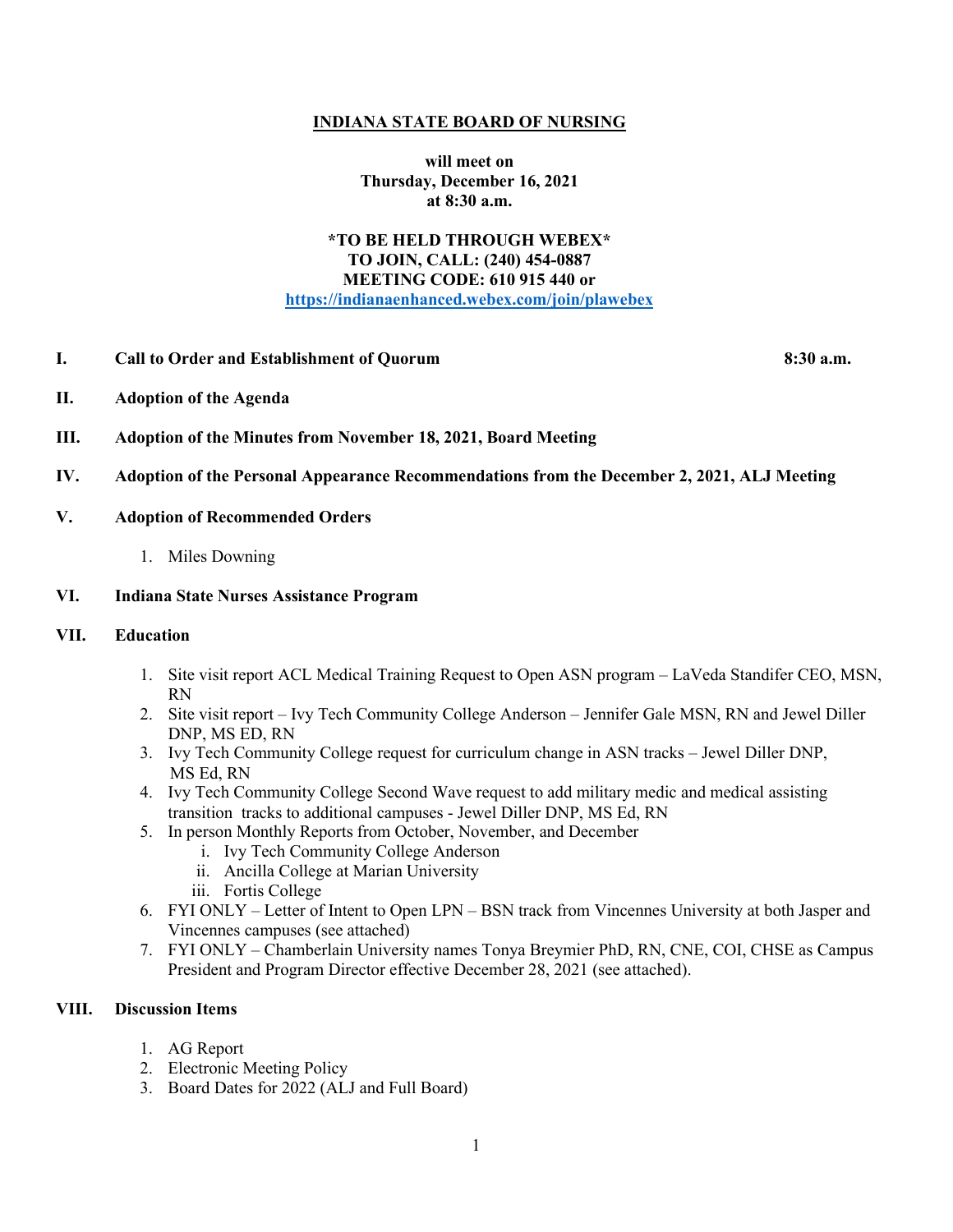### **IX. Proposed Settlement Agreements**

- 1. Melissa Payne
- 2. Carolyn Austin
- 3. Bobbi Ringham
- 4. Melissa McCartney
- 5. Casey Guzman
- 6. Tonya Hunt
- 7. Kristin Borden

### **X. Motions to Dismiss**

- 1. In the Matter of the License of Allison Krawza, 28247792A Administrative Cause No. 2021 NB 0140
- 2. In the Matter of the License of Ashlee Todosijevic, 27069617A Administrative Cause No. 2020 NB 0155
- 3. In the Matter of the License of Brandi Robinson, 28180262A Administrative Cause No. 2019 NB 0148
- 4. In the Matter of the License of Bridgett Whalen, 28156940A Administrative Cause No. 2021 NB 0134
- 5. In the Matter of the License of Freda Black, 28104924A Administrative Cause No. 2020 NB 0036
- 6. In the Matter of the License of Jessica Fultz, 28196159A Administrative Cause No. 2020 NB 0082
- 7. In the Matter of the License of Leslee Napier, 28224138A Administrative Cause No. 2021 NB 0355
- 8. In the Matter of the License of Melissa Rider, 27066380A Administrative Cause No. 2021 NB 0086
- 9. In the Matter of the License of Melissa West, 28157530A Administrative Cause No. 2019 NB 0249
- 10. In the Matter of the License of Mendy Lutz, 28220453A Administrative Cause No. 2020 NB 0094
- 11. In the Matter of the License of Rebecca Hon, 27056298A Administrative Cause No. 2020 NB 0137
- 12. In the Matter of the License of Sharon Griner, 28083804A Administrative Cause No. 2020 NB 0134
- 13. In the Matter of the License of Jennifer Albright, 28202190A Administrative Cause No. 2020 NB 0219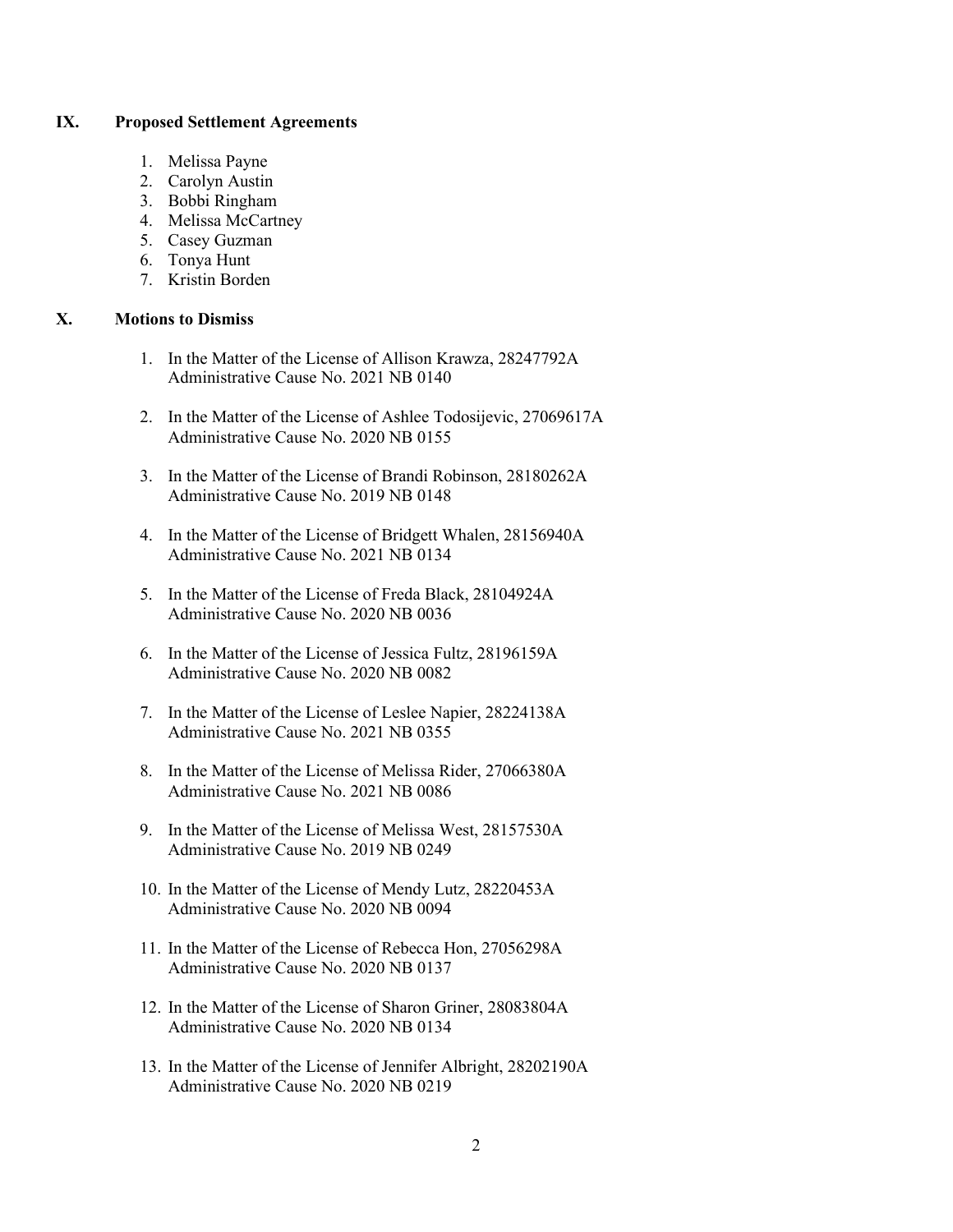# **XI. Final Hearings**

- 1. In the Matter of the License of Mary Elizabeth Jones, 27052225A Administrative Cause No. 2020 NB 0197
- 2. In the Matter of the License of Cheryl A. Ytzen, 28111199A Administrative Cause No. 2020 NB 0200
- 3. In the Matter of the License of Allyson Bonn, 28231765A Administrative Cause No. 2020 NB 0211
- 4. In the Matter of the License of Jennifer Niebauer, 27067779A Administrative Cause No. 2020 NB 0221

# **XII. Probation Withdrawal**

- 1. In the Matter of the License of Tina Marie Galley, 28154659A Administrative Cause No. 2019 NB 0334
- 2. In the Matter of the License of Whitney Elise Wright, 28239686A Administrative Cause No. 2019 NB 0380
- 3. In the Matter of the License of Jacquelyn Marie Rogers, 28192028A Administrative Cause No. 2017 NB 0119
- 4. In the Matter of the License of Rebecca Renae Shaffer, 28157678A Administrative Cause No. 2017 NB 0215
- 5. In the Matter of the License of Jacqueline Ann Eveland, 28130507A Administrative Cause No. 2018 NB 0043

# **XIII. Reinstatement**

1. In the Matter of the License of Lindsey Marie Herder, 28238579A Administrative Cause No. 2017 NB 0157

# **XIV. Petitions for Summary Suspension**

- 1. In the Matter of the License of Carrie Rae Byrd, 28196717A Administrative Cause No. 2021 NB 0223
- 2. In the Matter of the License of Scott Moon, 28183116A Administrative Cause No. 2021 NB 0225

# **XV. Summary Suspension Extensions**

1. In the Matter of the License of Kristin Borden, 28185269A Administrative Cause No. 2019 NB 0237 Re: Agreement